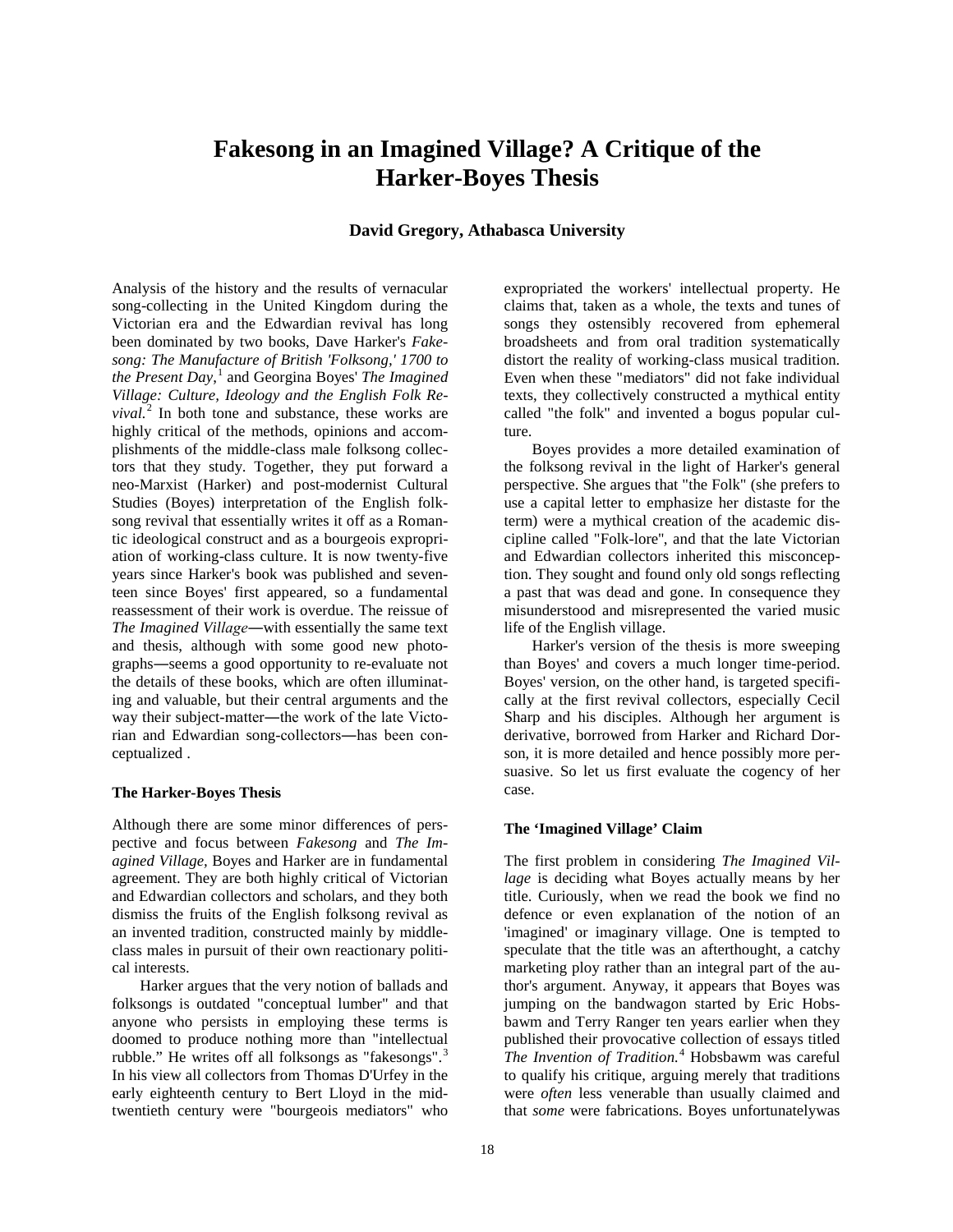not so temperate. Whatever she was (and still is) claiming, she appears to be claiming it wholesale, with no modifiers.

Whether captured adequately by its title or not, *The Imagined Village* does have a thesis. There are two parts to Boyes' argument. The first part deals with what Boyes believes to be a *misperception* of English rural society by Victorian and Edwardian intellectuals. This claim is developed through five assertions: (i) that "the Folk" never existed but were a mythical creation of the German Romantic movement; (ii) that the Romantics' assumption that rural communities were survivals of a more primitive past was reinforced by the emergence of a new academic discipline called folklore; (iii) that the Edwardian folksong collectors inherited this same misconception from the Victorian folklorists; (iv) that, in consequence, the inhabitants of rural England were perceived erroneously as "peasants"; and (v) that their villages were misconstrued as isolated remnants of a preindustrial past rather than understood as part of a modern industrial society.

The second part of Boyes' thesis explores the consequences of this alleged misunderstanding. She contends that Victorian and Edwardian folksong collectors idealized their informants as traditional, primitive, or 'folk-like' when they really were not. Moreover, she claims that the collectors (who came mainly from urban, middle-class backgrounds) knew little, and cared little, about the real economic and social problems of contemporary rural society. Nor were they really interested in the varied musical life of the village as it really was, since they were seeking only certain kinds of songs. The old songs that they did collect were an unrepresentative selection. By publishing them (often in bowdlerized or otherwise amended form) these neo-Romantics created a composite picture of a musical "Merrie England" that had never really existed. Consequently the body of songs and dances conventionally called "folk music" is no more than a misleading ideological construct, and the folksong revival did us a disservice by distorting the reality of working-class popular culture.

## **The Flaws in Boyes' Argument**

There are a number of different claims here, packed together in one rather complicated interpretation. Let us try briefly to sort out the main strands of Boyes' argument. On one level we are dealing not with intellectual or cultural history but with social history and a factual question. Boyes asserts (or rather assumes) that the average English village was much more modern than the portrait of such a village found in, say, the writings of Baring-Gould, Charles Marson,

Alfred Williams, or Flora Thompson. But she makes no attempt to prove the truth of her claim. *The Imagined Village* is not a work of empirical social history. Nor is there any effort made to demonstrate that the writings of these eye-witness reporters of village life were either untypical or error-laden. So just possibly the traditional Shropshire villages known to Charlotte Burne or the many in Devon visited (and hence perceived) by Baring-Gould may not have been so very "imagined" in the first place. Kidson, indeed, may have erred in the opposite direction when he emphasised the extent to which the railway had brought urban culture to rural Yorkshire. Anyway, there is an empirical question to be answered about how far the tentacles of modernization had progressed into the remoter corners of the English countryside by the late Victorian era. The historical evidence seems to suggest that the answer varies considerably from region to region and from locality to locality. Boyes appears to be ignorant of the considerable body of historiography on this issue, and she makes no attempt to deal in a substantive way with these pesky matters of fact. But perhaps that is hardly surprising in a post-modernist work of this kind.

On another level we are dealing with language, with such words as "folk" and "peasantry." Here we are on the post-modernists' favourite ground, and we might expect a degree of sophistication in Boyes' treatment of terminology. Unfortunately this is not the case. Boyes appears to forget that terms such as "peasantry" have resonances, and the resonances may ―and frequently do―change over time. As a result, they can be misleading if read literally with a modern meaning. The word "peasant" or the word "folk" may conjure up for Boyes a nostalgic image of an Olde England lost forever except in song. But it does not follow that the Victorian and Edwardian collectors themselves intended those terms to be understood that way. Nor does it entail that they had an idealized picture of the villages and villagers they visited. Before assuming and asserting what she had yet to prove, Boyes needed to research further the nineteenth century meanings of the terms on which she was placing so much weight.

In fact, most early Victorian collectors did routinely employ the word "peasantry," whereas the late Victorian and Edwardian collectors tended to substitute the work "folk." Yet when one analyses what they intended by these terms one has to conclude that they meant to denote nothing more than "the rural lower classes." Chris Bearman has shown in detail that this is true for Cecil Sharp.<sup>[5](#page-8-4)</sup> In other words, the collectors had no intention of evoking peasants in the western European sense of owner-proprietors of smallholdings or in the eastern European sense of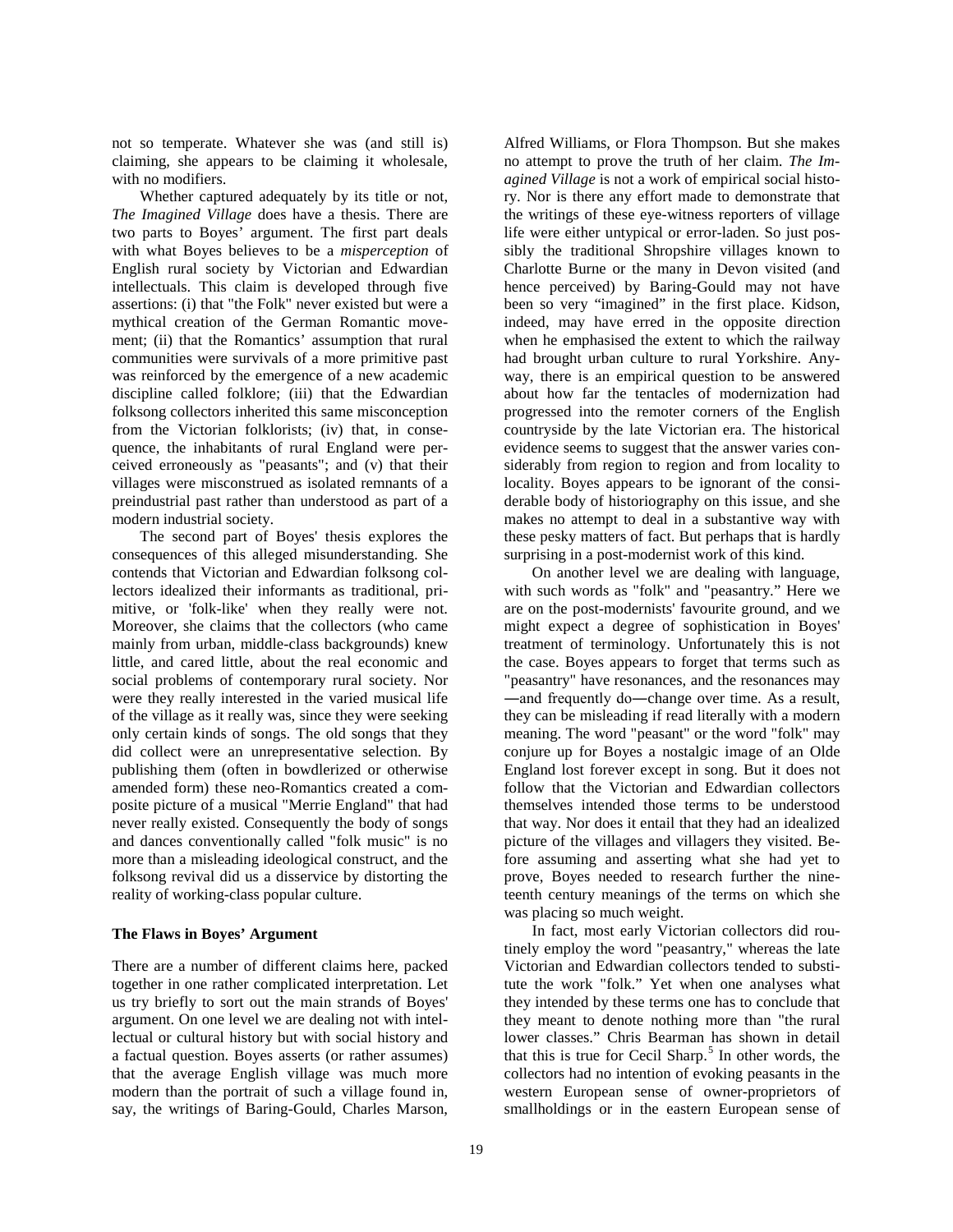serfs. They included as "peasants" or "folk" all manner of rural artisans, from farm-labourers to blacksmiths and carters, anybody, in short, whose socioeconomic status was lower than that of the squire, vicar, and large-scale farmer. Hence "peasant songs" or "folk songs" for Dixon, Broadwood, Sumner, Baring-Gould, Sharp and others meant simply the songs of rural lower class people. Whatever "the folk" might or might not have been in the distant past, they were in the late nineteenth century and in the first decades of the twentieth century almost everyone who lived in villages and small towns, with the exception of an easily identifiable social elite.

Thus although it might seem to Boyes that when Sabine Baring-Gould talked about "the peasantry" he was living in a mythical world created by German Romantics and anthropologists such as E. B. Tylor, in fact he was well aware of the harsh realities of everyday life in Lew Trenchard. That is quite evident when one reads his autobiography, or even the notes to his published song collections. Moreover, the "peasants" from whom he collected songs earned their livelihoods in one or other of all the different trades and occupations to be found in his region of Devon, including mining.

Similarly, although more than half of Sharp's male singers were labourers, his other informants practiced a wide variety of different trades―more than forty in all―nearly all of which reflected one aspect or another of the mainly agrarian economy of rural Somerset. Apart from housewives, the few exceptions were quarrymen, miners, weavers, quay workers and mariners who lived and worked in the small fishing ports of the Bristol Channel. They were not peasants (in the modern sense of the word), but there is no evidence that Sharp thought they were; he used the term to refer in a loose and general way to refer to the lower-class inhabitants of inland villages, but he collected songs just as readily from other members of the lower classes who lived in ports, small towns and, occasionally, even cities. As Bearman concludes, "[O]ne thing is quite certain: however unfashionable a term 'peasantry' might have become since 1905, Sharp's description was reasonable and does not deserve the ridicule which has been heaped upon it".<sup>[6](#page-8-5)</sup> Terminology can be misleading, and in this case it seems to have misled Boyes rather than Baring-Gould and Sharp.

So it is doubtful that English villages in the late Victorian era were modernizing more rapidly than the collectors realised. It is also unlikely that they had a highly romanticized image of the inhabitants of those villages. Yet even if Boyes was correct on both counts, it would not follow that the songs collected in those villages were any the less traditional. On a third level we are dealing with the songs themselves, no more, no less, and the issue is simply whether or not they are authentic. We know that the collectors did reject other items that they were offered: Victorian drawing room ballads, music hall songs, and wellknown 'national' songs. They rarely went collecting in the industrial villages of the Midlands or the north of England, with the result that they failed to collect many occupational songs other than those reflecting the lives of ploughmen, shepherds, blacksmiths, sailors, and soldiers. They certainly neglected the *urban* lower classes, since they usually did not bother to song-hunt in city streets or pubs. As a result their collections show a rural bias and do not mirror faithfully the *entire* musical life of working-class England. This is a pity, but historians deal routinely with imperfect sources. For example, it is no use lamenting that Samual Pepys' fascinating and invaluable diary, which reveals so much about London in the 1660s, tells us little about the English countryside. We just go to other contemporary sources to supplement Pepys. Similarly, it is no use lamenting what the songhunters did not hunt. The drawing room ballads, music hall ditties, trade-union anthems, and bawdy songs can be found elsewhere.

Collectors of the time were not modern ethnomusicologists, and it is anachronistic to criticise them as if they were. Nor is it reasonable to blame them for what they did not do, when nobody else did it either. The focus should be on what they achieved. They preserved a large body of folksongs and ballads, many of which would otherwise have been lost forever. The important question to be asked is this: *Were the melodies and lyrics that they saved genuine examples of the music of the English countryside?*

Boyes claims that the legacy of the folksong revival was bogus. But her arguments miss the mark. She provides no evidence to suggest the ballads and songs noted in the field by Broadwood, Kidson, Sharp, Vaughan Williams and their fellow collectors were anything but vernacular songs that English rural workers had taken to their hearts. How those workers and their villages were perceived by the clergymen and musicians who noted their songs is ultimately irrelevant. Whether we like to call the songs "folksongs" (as I still do), or not (as Boyes and Harker recommend), matters little. The bottom line is that what the collectors *noted down* was authentic. Many hundreds of genuinely traditional songs were saved for posterity, and I, for one, am very glad to have them. They add beauty to our lives. On the other hand, we must recognise that the *printed versions* of a small but significant number of these songs were inauthentic. Surprisingly, Boyes has little to say about the editorial dilemmas faced by Victorian and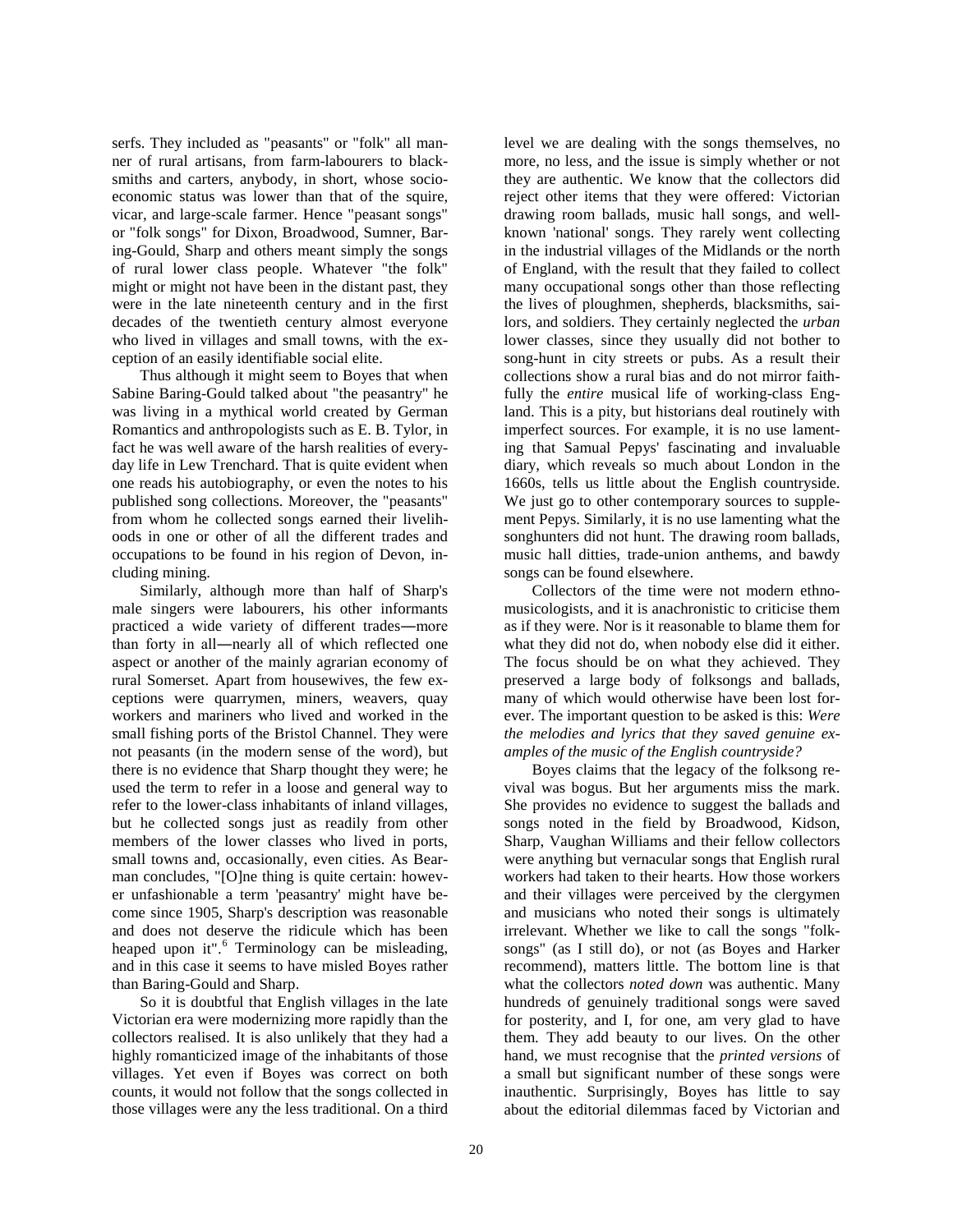Edwardian collectors who wanted to publish the fruits of their collecting. The issue of authenticity, however, lies at the heart of *Fakesong.*

### **Giving Harker his Due**

Let us begin by giving Dave Harker his due. *Fakesong* was―and still is, since it has not been entirely superceded<sup>[7](#page-8-6)</sup>—an important and innovative book that provides useful insights into the history and business of music publishing. Harker correctly pointed out that folksong and ballad collecting was a task undertaken mainly by middle-class intellectuals. His claim that vernacular song collecting has usually involved a relationship between different classes of society is unassailable. Moreover, some song collectors were avaricious, others were fraudulent, and I would by no means attempt to defend every single one of them from his charges.

For example, we should recognise that Tom D'Urfey's motive in assembling *Pills to Purge Melancholy* was primarily financial, and he seems to have readily "borrowed" songs from any source he could. Much the same could be said about *A Collection of Old Ballads* and its anonymous author. Thomas Percy undoubtedly created quite a few fakesongs when in the first edition of his *Reliques* he published his own rewrites of ballads as if they were the texts to be found in the famous folio manuscript. Frederick Sheldon seems to have shared Percy's perspective on the legitimacy of "polishing" texts and then still claiming them to be authentic "originals." Several of the Scottish Romantics (including, at least initially, Sir Walter Scott) did the same, with Pinkerton the worst offender. As a result, a small number of ballads that were wholly or largely the creations of enthusiastic imitators were passed off as authentic creations of the "folk", although these were usually exposed sooner or later. "The Child of Elle", "Hardyknute" and "The Laidley Worm of Spindleton Heughs", to name just three, were indeed fakes.

A much more widespread problem than literary fraud was the question of editorial licence. Many Georgian and Victorian ballad editors showed insufficient respect for the texts that they so freely edited. This was not uniformly the case: Ritson and Child are clearly exceptions, and they had their disciples, even in the Society that bore Percy's name. Allingham may stand as a typical example of a Victorian editor who allowed himself considerable licence. A highly intelligent and articulate poet, he was quite open and explicit about his editorial methods, and provided a cogent defence of them. His fundamental argument was that it was his job as an editor to provide his reader with the best version possible of any given

ballad, and that doing so often entailed collating texts and eradicating blemishes. Editing was therefore, in his view, a creative act, not merely a matter of antiquarian scholarship. In Allingham's opinion, the texts that he produced were the nearest thing possible to a recreation of the original old ballad. He was not distorting tradition but *restoring* it. Even if one rejects Allingham's approach, one has to recognise his honesty and his right to his viewpoint. There was nothing fraudulent about what he was doing, but his texts are indeed composites. They are not fakes, but there *is* a sense in which they are not genuine.

The third major problem that gave Harker grist for his mill was the issue of bowdlerization. Most late Victorian editors felt the need to censor certain songtexts to make them suitable for "polite ears." From the vantage point of a different age we may regret their actions, but it seems only fair to recognise that they honestly believed they had no choice in the matter. Moreover, only in a few cases were their bowdlerized texts out-and-out fakes.

Baring-Gould, for example, felt the need to rewrite various "rude" songs that he had collected, but he seems usually (perhaps always) to have indicated in his notes when he had done so. He was not trying to pull the wool over anyone's eyes. That said, the fact remains that a considerable number of the songs that he published were inauthentic. His version of "The Gardener", for example, appeared with the wrong tune, apparently because he wanted to reserve that melody for one of his own compositions, "Shower and Sunshine." His rewrite of "Strawberry Fair" was so extensive that it changed the story and theme of the ballad. My rough calculation is that perhaps as many as one third of the song-texts that he published were tampered with in a significant way, while another third were subjected to more minor polishing. But one should also recognize that Baring-Gould made the original texts of the items in *Songs and Ballads of the West* publicly available in Plymouth Library and his entire collection is available to posterity on microfiche as "The Personal Copy." He wanted the songs *as collected* to survive and he did his best to make that happen. However, many of them remained unpublished, which means that most people know the modified versions rather than the originals.

Much the same is true of the songs that Frank Kidson and other late Victorian editors collected but withheld in part from "polite ears" by printing only the "decent" verses. One has to acknowledge a fairly widespread suppression of folksongs that described (even metaphorically) sexual encounters and their consequences. This was not exactly a systematic distortion of an entire working-class culture, but it *was* an effective repression of one element in that culture.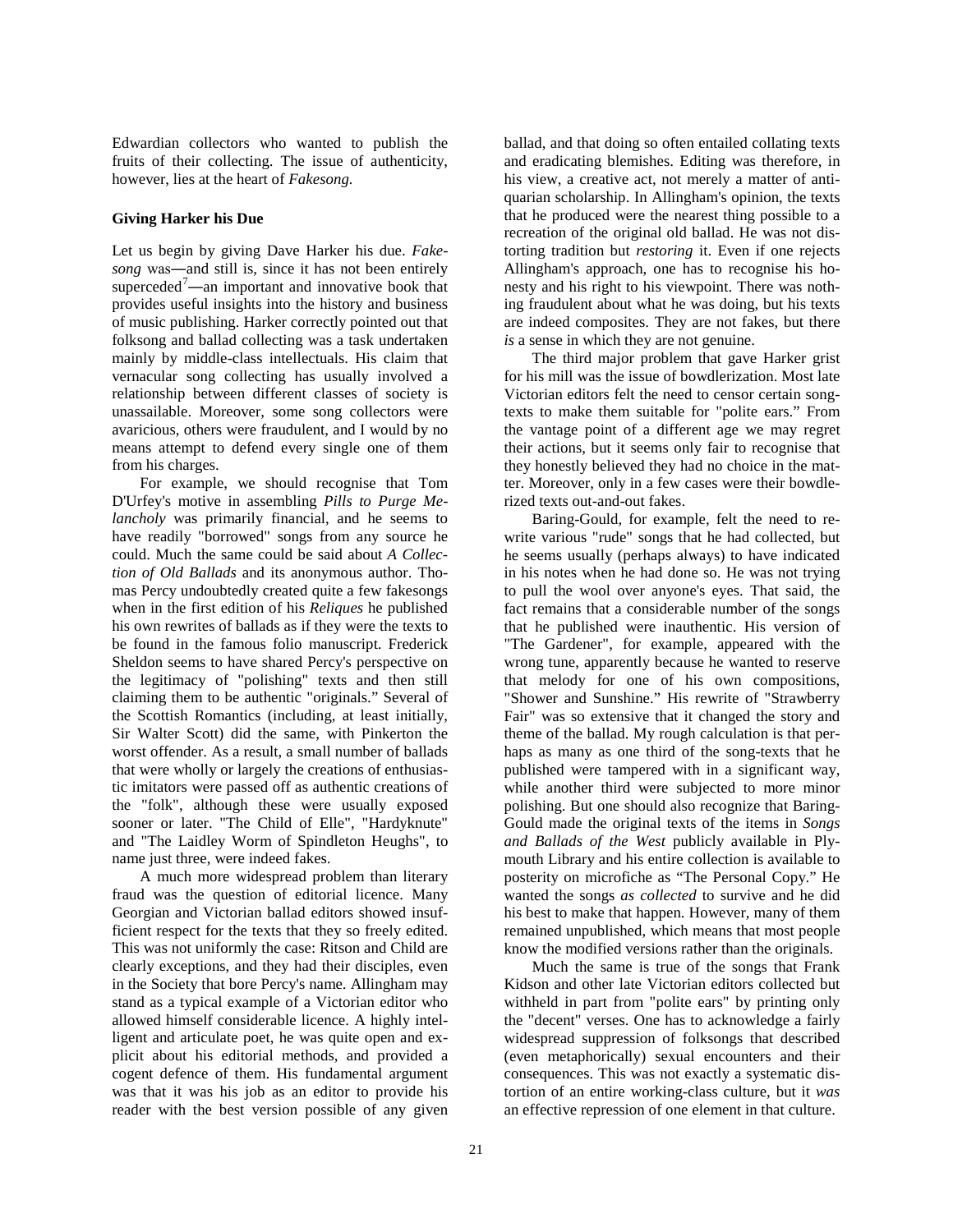I am reluctant to call bowdlerized folksongs "fakes" when there was no element of fraud in the editing process. But this is a matter of opinion, and others clearly feel differently. Nonetheless, if we count all bowdlerized songs as "fakes" and add them to the spurious ballads created by Percy and his disciples, we are still left with a large majority of authentic ballads and folk-lyrics. In short, "fakesongs" did exist, but they were a minority of the total number of vernacular songs recovered in the Georgian and Victorian eras. Depending on what you count as a "fakesong", the total number could range anywhere from one percent to about ten percent. So while Harker is not completely wrong, his conclusions are greatly exaggerated. He made a mountain out of a molehill. A rather large molehill, admittedly, but still a molehill.

#### **Problems with Harker's Arguments**

Harker's book―notwithstanding the valuable information contained within its pages—is fundamentally misleading. The essential problem is that his thesis is so extreme. He goes far beyond merely asserting a class relationship between collectors and informants, and he is not content with denouncing questionable editorial practices on the part of certain individuals. He defines all folksong collectors and editors as mediators, and he claims that mediation involved both cultural expropriation and financial exploitation. To put it bluntly, he is claiming that the collectors―all of them, not just a few nasty individuals―took the workers' songs, changed them to suit bourgeois taste, and made money from publishing them in this denatured form. In the process they created an utterly false impression of lower-class musical culture.

This interpretation has a certain plausibility, but is it actually true? In my view, when one recognises what the thesis entails, and then examines the evidence in detail, it quickly becomes obvious that it is counter-factual. Not surprisingly we do find some collectors guilty as charged, but the majority simply do not fit the bill.

It is important to recognise that, according to Harker, even when a given collector apparently tried honestly to print texts accurately and spent much of his meagre income on publishing his discoveries, he was still an entrepreneur engaged in "faking a culture" for the entertainment of his chosen market. For example, in Harker's opinion, Joseph Ritson had a "love-hate relationship towards workers' culture" and his scholarship still "effectively acted, albeit in marginal and vastly superior ways to Percy, in the cultur-al interests of [his own] class-based culture".<sup>[8](#page-8-7)</sup> Similarly, Harker believes that two centuries later such a

well-meaning mediator as Frank Kidson exhibited a "patronizing" and "culturally reactionary attitude" in his dealings with working people, which was compounded by his "innocence of country workers' cul-ture".<sup>[9](#page-8-8)</sup> More generally, he believes that the late Victorian collectors were no better than the Romantics, because their activities reflected the same class interests. Even the ones who strove hardest to be scientific in their endeavours―Ritson, Chappell, Child, and Lucy Broadwood, for example―necessarily distorted and expropriated the workers' music.

Thus in Harker's world the bourgeois collector cannot change his spots, however pure he believes his motives to be. In his opinion we are not dealing with changing intellectual fashions or a gradual development of scholarly practice. I have mentioned Ritson and Kidson as two of the defendants in Harker's "case for the prosecution" (his metaphor)<sup>[10](#page-8-9)</sup> simply to show that Harker is not merely attacking (say) Percy, Pinkerton, Bruce, and Baring-Gould for particular misdemeanors. They would have been easier targets, and in such cases we would have to concede that many of Harker's criticisms are valid. But he is not satisfied with identifying the black sheep in the family. On the contrary, his accusation is a general one that applies (in his view) to *all* Georgian, Victorian, Edwardian and even postwar collectors. He believes that to a greater or lesser degree they all show class bias in their dealings with folksong, and that together they have systematically corrupted and repressed workingclass culture. Whether they realised it or not, they were engaged in ideological class-warfare, and were part and parcel of the governing elite's ongoing at-tempt to develop a 'national' bourgeois culture.<sup>[11](#page-8-10)</sup> In short, everyone from D'Urfey and Phillips to Vaughan Williams and Lloyd is guilty of cultural genocide. Putting it that way may sound harsh, but that *is* what Harker is arguing.

Let us examine a few of the specific ways in which *Fakesong* is unfair to its subjects, the bourgeois "mediators." Harker begins his book with the early eighteenth century, and attacks D'Urfey and Philips as pioneers of the commercialization of vernacular song editing. It is true that both *Pills to Purge Melancholy* and *A Collection of Old Ballads* were attempts to exploit a growing market for songcollections, and that neither editor paid any attention to copyright issues. But song-publishing had been a commercial affair since the early Tudor period, so attempting to make a living this way was hardly new, and in any case Harker admits that both men had other sources of income. What matters is whether they corrupted their material in the process of editing and publishing it, and Harker offers no evidence that they did. Indeed, he recognises that D'Urfey simply picked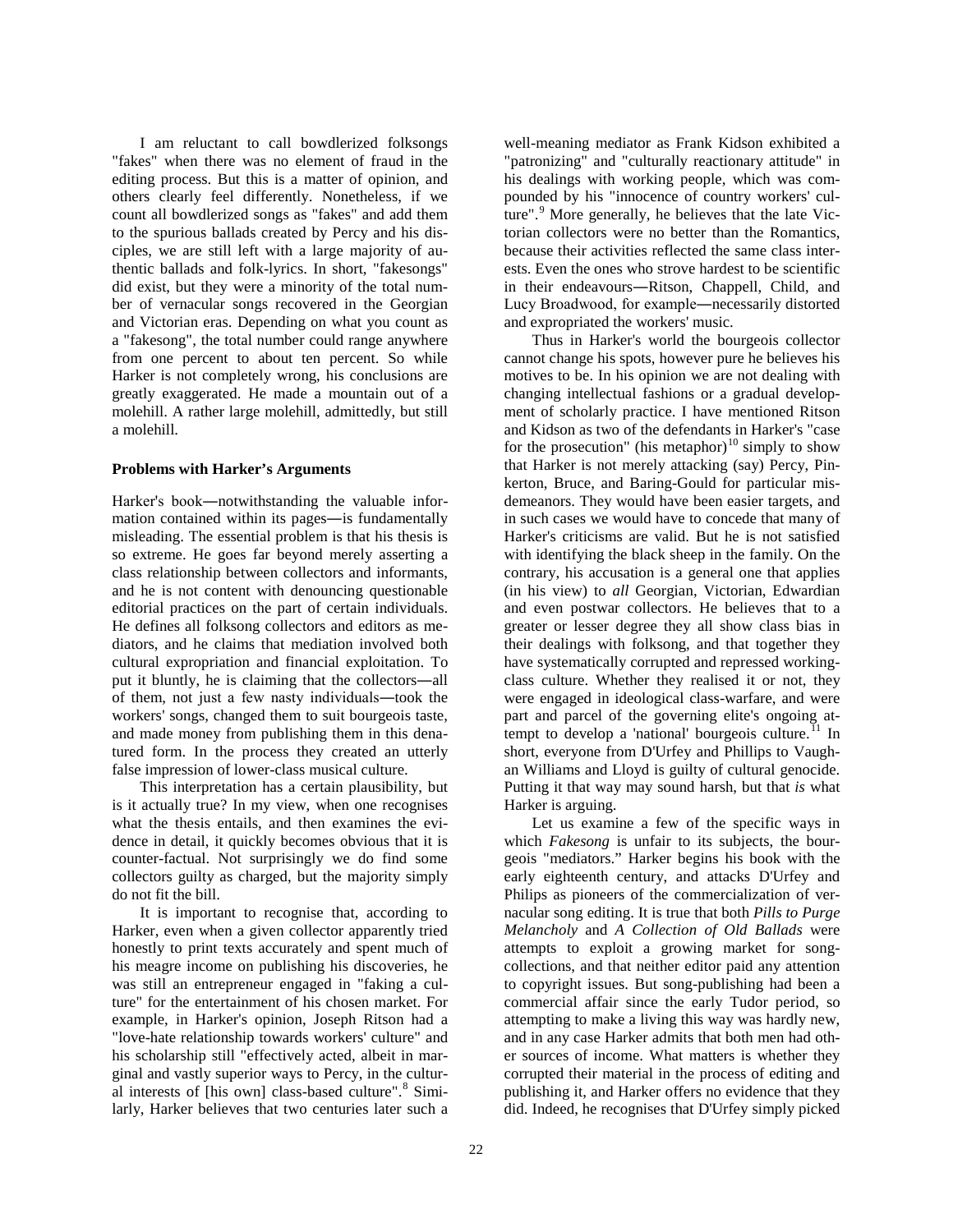up songs he liked from anywhere he found them and cheerfully plunked them into his voluminous printed collection. And he certainly did not censor them. The scope of Philips' work was narrower, but he exhibited a similar cavalier eclecticism, which meant that his material, mainly garnered from broadsides, was reprinted much as he found it. Editorial tampering thus does not seem to have been a factor in early eighteenth century English (as opposed to Scottish) songpublishing.

Harker's critique of Percy is surprisingly mild, although Percy provides an excellent exemplar of his thesis: the would-be bishop's motives were at best mixed, and he certainly transformed many of his texts. The *Reliques,* whatever its virtues and its historical significance, was not a reliable collection of old songs and ballads. It did distort the culture that it pretended to exhibit. So Percy stands convicted of exploiting traditional song for personal gain and of corrupting his sources in the process. He was also guilty of censorship. What is unreasonable is Harker's attempt to convict Ritson of the same sins. Ritson was a human being and he made some mistakes in his dating of sources and in his editorial notes, but these were honest errors. In his case there was no exploitation of his material from financial or careerist motives. Moreover, Ritson was the first editor of ballads and songs who was sincerely committed to accuracy and authenticity. With a few minor exceptions, his printed texts appear to be reliable. Harker nonetheless maintains that Ritson distorted working-class culture by the very action of selecting certain songs and ballads and arranging them in certain categories in his publications. Yet he fails to show how this in any way harmed either the songs or their creators. The case for the prosecution is feeble and non-proven, and we can legitimately write it off as ideological rhetoric. Ritson is thus another early but important counter-example to the Harker thesis.

Harker's discussion of the late Georgian period focuses almost entirely on the Scottish Romantics. His strictures against the editing practices of Scott and some of his disciples are often justified, but he provides no evidence to convict such English collectors as John Bell, Gilbert Davies, and William Sandys of the same intellectual crimes. John Bell, whom Harker praises in another publication,  $12$  in no way fits Harker's "mediator" model, which explains why he passes over *Rhymes of Northern Bards* so quickly, but even so he comes close to admitting that it was an unbiased expression of regional working-class cul-ture.<sup>[13](#page-8-12)</sup> Gilbert Davies is ignored completely, while William Sandys receives only a handful of passing references. The first decades of the nineteenth century were not the most prolific time for vernacular

song-collecting and publishing, but Harker has little to say against those songhunters who were at work then. It seems legitimate to conclude that the early nineteenth century was therefore not a period in which the creation of "fakesong" was rampant.

Harker's strictures against the early to mid-Victorian collectors also lack substance. He chooses to critique the work of Wright, Halliwell, Dixon, Bell, Chappell, Broadwood, and Harland, but he ignores the other collectors of the period. The first five of these men were members of the Percy Society, which published many of their collections. The Society was essentially an academic club of independent scholars, and its publications were subsidized by its members and by other well-wishers. There was no commercial exploitation of traditional music here, and even Harker is constrained to admit that "songmediating ... had been all but removed from the constraints of capitalist production and of the marketplace [and] no longer represented a serious intervention in the politics of culture". [14](#page-8-13) He resorts instead to accusing these men of cultural nationalism―a charge that was undeniably correct in the case of Chappell, at least―but he is unable to show why patriotism as a motive for song collecting and editing was problematic. He attacks Chappell for allegedly systematically downgrading workers' music and wishing to "insert bourgeois values in the form of song into the working-class culture of mid-Victorian Britain and its Empire," but he provides no examples of Chappell actually doing this. Nor does he explain why Chappell's great work, *Popular Music of the Olden Time,*  constituted an attack on the lower classes, except to suggest that it provided "cultural ammunition" for proponents of national unity in the face of "workingclass restiveness."[15](#page-8-14) That feeble argument is the best he has to offer. Once again, Harker's case remains unproven.

## **Editorial Practices: the Good and the Bad**

If Harker's accusation of cultural imperialism is a red herring, what about his attack on Victorian editorial practices? He has to admit that John Broadwood insisted on the faithful reproduction of tunes and that Chappell "prefigured the tendency towards the scientific collection of both texts and tunes which was to emerge towards the end of the nineteenth century."<sup>[16](#page-8-15)</sup> He recognises that Dixon was no mere armchair scholar but did some of his own collecting, developed a fairly extensive network of regional collaborators who also noted songs in the field, and generally preferred to print texts taken from oral tradition or older broadsides. All this, however, suggests that *Ancient Poems, Ballads and Songs of the Peasantry of Eng-*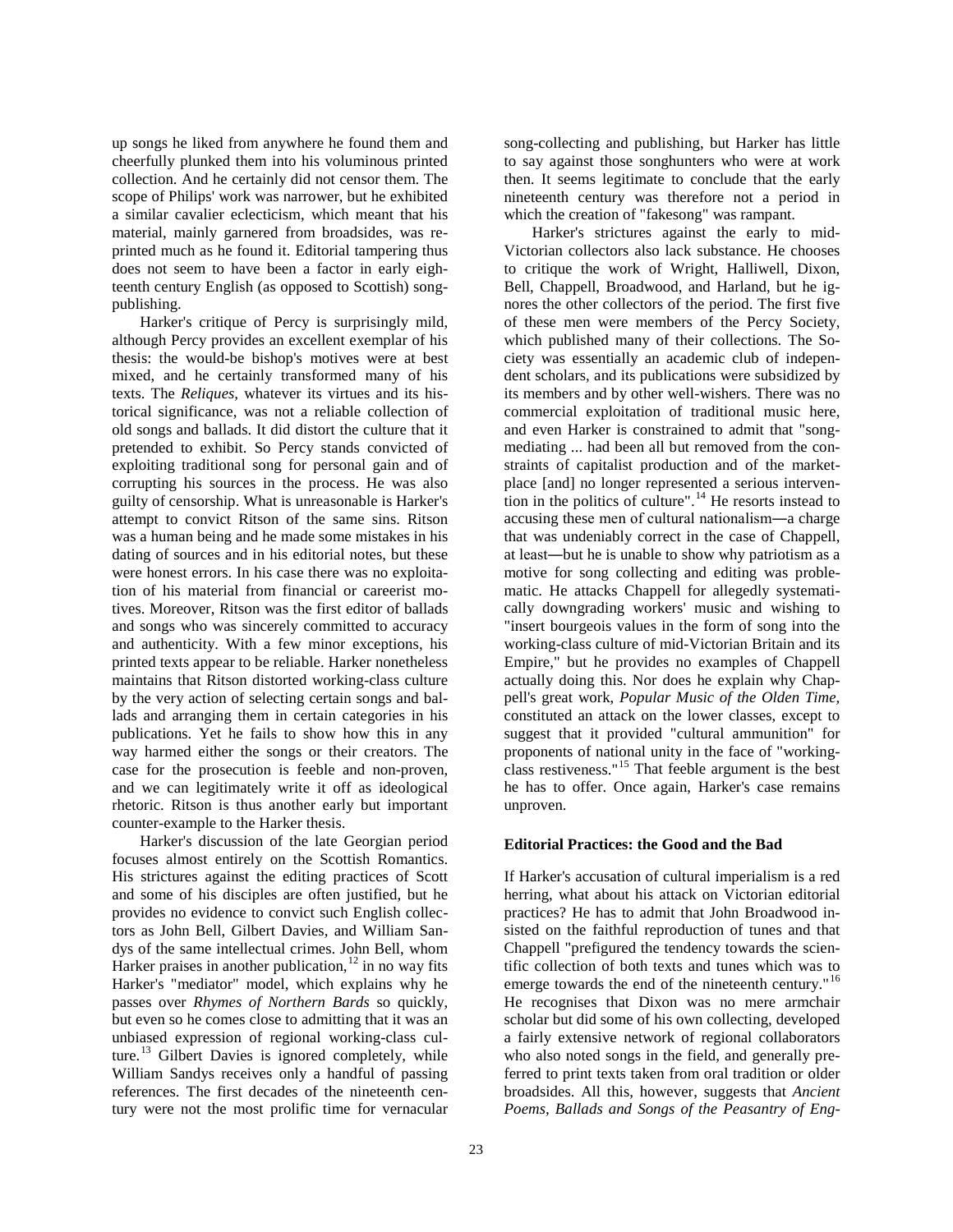*land* was, if not totally reliable, at least no repository of large numbers of "fakesongs." The same is surely true for most other early to mid-Victorian song collections, with the possible exception of Sheldon's *Minstrelsy of the English Border.* Curiously, Harker entirely ignores Sheldon, his best target in this group of collectors. His account of the work of Wright and Halliwell ignores several of their more important publications, and he has little or nothing to say about such other Percy Society members as Collier, Croker, Mackay and Rimbault. Edward Rimbault, in particular, was an important figure, and it is strange that Harker fails to do more than mention him in passing.

John Harland is the only one of the regional collectors that Harker discusses in any depth. Could that be because the eclectic nature of the various songcollections from Cornwall, Cheshire, Derbyshire, Shropshire, Yorkshire, and Northumberland hardly supports Harker's claim that these mid-Victorian "mediators" were highly selective in what they chose to print? Of course, it is very probable that the proportion of industrial songs in their books is less than existed "on the ground", yet one can hardly claim that songs of social protest were totally suppressed. And there is certainly no shortage of dialect songs reflecting local places, people and culture. To be sure, the mid-Victorian collectors didn't find everything that they might have done, quite a few of them failed to bother with tunes, and some censorship probably occurred. But the charge that they systematically distorted the material that they did uncover seems totally unjustified. Harker simply fails to provide any substantial evidence to bolster his case.

Harker's manifest hostility to Francis Child and his disciples also requires some comment. He writes off Child as an unoriginal disciple of Grundtvig who was never able to theorize his own practice, and he maintains that Child's own ideas "shifted hardly at all" between the  $1850s$  and  $1880s$ .<sup>[17](#page-8-16)</sup> In accordance with this claim, Harker persistently refers to *The English and Scottish Popular Ballads* as a "third edition" of Child's earlier *English and Scottish Ballads.* This is thoroughly misleading, since Child's *magnum opus*  was in fact a new collection with different contents and a different (albeit similar) title. Moreover, this sleight-of-hand disguises the revolution in ballad editing that occurred between the two collections, a revolution that was primarily the work of Child himself, however much he may have valued Grundtvig's advice. Child was not the only Victorian ballad editor to adopt a positivist methodology; Frederick Furnivall and J. W. Ebsworth did the same for their respective editions of *Bishop Percy's Folio Manuscript* and *The Roxburghe Ballads.* Nor did Child ever free himself entirely from his earlier, neo-romantic, outlook,

since he retained the idea that traditional ballads had been created communally by "the folk." Yet, notwithstanding these nuances, the fact remains that Child was the pioneer of a radically new approach to ballad editing and the creator of the largest, most systematic, and best-documented collection of Englishlanguage narrative song-texts. Harker's account provides no indication of the magnitude of Child's achievement nor of the decades of scholarly labour that went into making his *magnum opus.*

Harker's equally jaundiced perspective on the late Victorian folksong revival is set out in his chapter on "The Strong Men and Women before Agamemnon" (Agamemnon is, of course, Cecil Sharp). He discusses, in a uniformly scathing way, a selection of the most important song-collections of the 1880s and 1890s: Bruce & Stokoe's *Northumbrian Minstrelsy,* Baring-Gould & Sheppard's *Songs and Ballads of the West,* Barrett's *English Folk-Songs,*  Kidson's *Traditional Tunes,* and Broadwood & Maitland's *English County Songs.* He ignores the work of other late Victorian collectors (Husk, Logan, Mason, Burne, Laura Smith, Crawhall, Sumner, *et al.*), but they would no doubt have received the same treatment. He claims that the collectors screened out all material that did not fit their idea of traditional song and treats the collecting process as one in which "moveable property" called "folk song" was purchased by judicious expenditures of tobacco and beer, or expropriated by the exercise of social pow-er.<sup>[18](#page-8-17)</sup> For example, he depicts Baring-Gould as a callous treasure-hunter who cared nothing for his informants once he had extracted their "cultural property", Kidson as an entrepreneur who bought songs at "market value" from his informants, and Lucy Broadwood as a manipulative personality who was highly selective in what she collected and published.<sup>[19](#page-8-18)</sup>

Baring-Gould certainly deserves criticism for the way he edited his major publications. Yet I do not find Harker's characterization of the man persuasive. There is abundant evidence in *Old Country Life* and in *Further Reminiscences* (as well as in the notes to *Songs and Ballads of the West* and *A Garland of Country Song*) that Baring-Gould was sensitive to the hardships endured by his parishioners and by other informants whom he came to know well, and that he tried to help them financially. He loved traditional songs, and one cannot blame him for rejoicing when he obtained good ones in the nick of time from aged or frail informants. To portray Kidson as moneyoriented seems to me equally misleading. He may have been a prude, but his desire to save traditional melodies before they were lost was absolutely genuine, and publication of *Traditional Tunes* at his own expense was an example not of entrepreneurship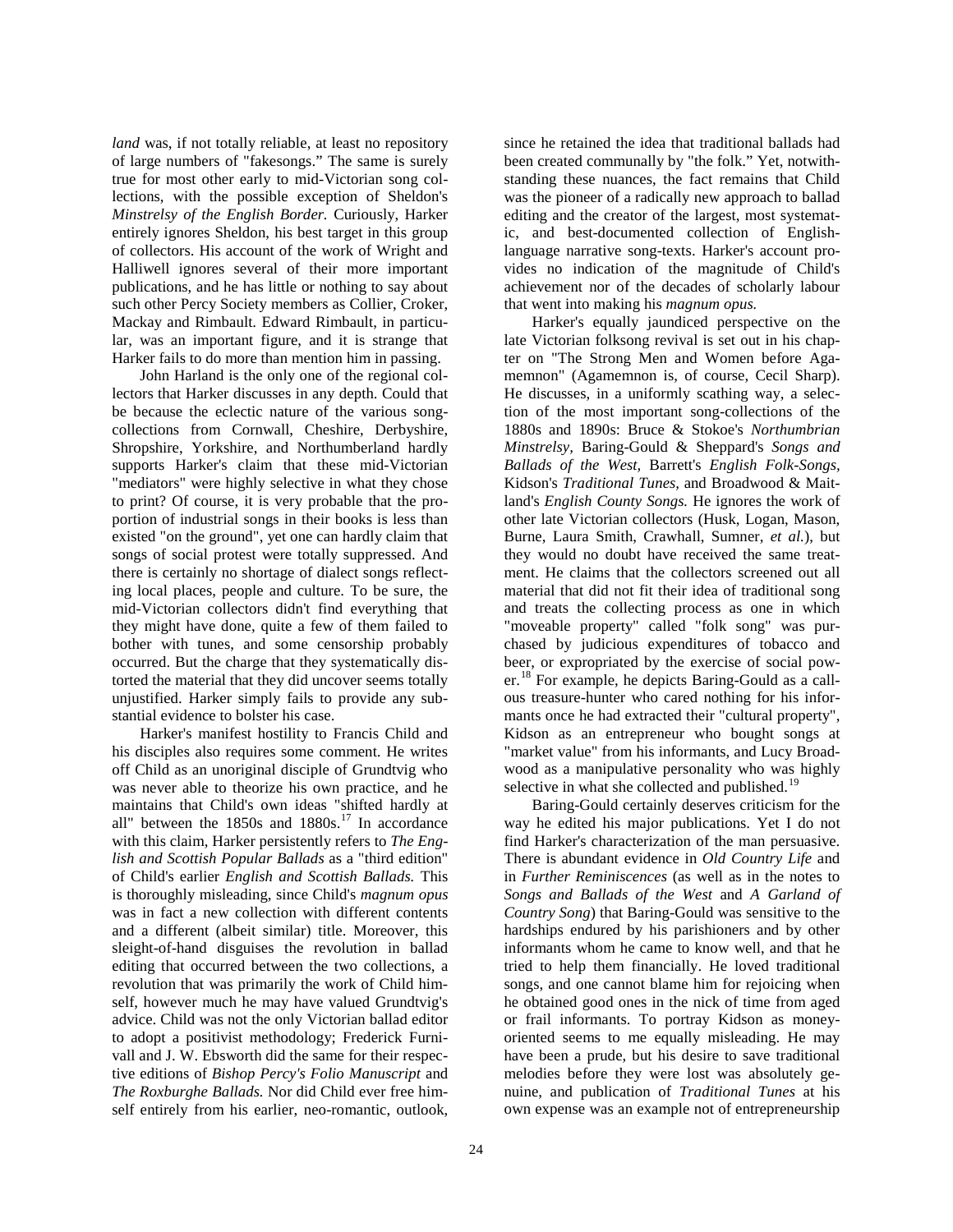but of altruism. Lucy Broadwood similarly poured a considerable amount of her own income into the expensive business of song-collecting, and the same was probably true for most of the other late Victorian collectors. Harker's metaphor for song collecting as the sale of "cultural property" at market rates reflects his own way of looking at things, not Kidson's, Baring-Gould's or Lucy Broadwood's. He is projecting his own values onto these late Victorian collectors. They were not in it for the money, nor did they see folk music in propertarian or monetary terms.

I do not deny that Harker has some good grounds for criticising certain of the late Victorians' editorial practices. Most of them aimed at providing their readers with a full set of words to go along with the tune, and it was this goal that caused them to "complete" song-texts from broadsides when what they had obtained in the field was fragmentary or obviously corrupted. One can argue about whether this was a good idea or not, but it hardly constitutes "faking a culture." Moreover, one must be careful not to overgeneralize. It is necessary to look at the theory and practice of each of these collectors on a case by case basis. They differed considerably, and each of them deserves to be judged by what he or she actually did in the field and by how their publications were edited. Not all were guilty of bowdlerization. As early as the l870s we find texts and tunes printed together with complete fidelity in M. H. Mason's *Nursery Rhymes and Country Songs.* In Charlotte Burne's *Shropshire Folk-Lore* the tunes are hived off to an appendix, but there is no reason to doubt the accuracy of either texts or melodies. Again, it is clear that Laura Smith conscientiously published in *Music of the Waters* exactly what she heard her informants sing, even when her melodies or words differed somewhat from previously published versions. One could give more examples, but the point is made: not all collectors were guilty of the sins of which they stand accused.

It is Harker's systematic hostility to all ballad and song collectors merely because of their social status that I find unacceptable. He tars everyone with the same brush, and, to mix a metaphor, in doing so throws the baby out with the bath water. The truth of the matter is that there were major differences in the way the Georgian and Victorian collectors handled the material that they found and published. Some treated it with respect, others did not. Some were looking for material gain or career advancement from their publications, others financed their books themselves or contributed their labour purely from love of the songs. Some believed that tunes and/or texts should be reprinted exactly as sung (or as found in a manuscript), while others wanted to collate variants

and to compile the best version of a ballad or song. In short, the collectors were all over the map on a variety of issues, and Harker's monochromatic vision transforms a rainbow into a grey mist. It obfuscates rather than enlightens.

# **Musical Ecologists**

If one needs a metaphor, a more appropriate image for the late Victorian collectors is to see them as musical ecologists. They were radicals and purists, fighting to save a world of traditional music before the forces of commercialism polluted and destroyed it. Baring-Gould, Kidson and Lucy Broadwood threw themselves wholeheartedly into a cause that not many people―then as now―took seriously. To be effective they believed that they had to make some compromises, of which the most controversial was their decision to clean up song-texts that they judged would offend polite society. Another was to promote the songs in a format geared for performances in middle-class drawing rooms. The critical question is whether, in making these compromises, they denatured the body of traditional song that they intended to save from oblivion. As suggested earlier, my rough guess is that they seriously distorted at most ten percent of the material that they collected. That is a significant amount, to be sure, but not enough to warrant writing off the remaining ninety percent as "fakesong."

Few would deny that Harker presents some valid critical insights into the motives and failings of certain collectors, but his conclusions in *Fakesong* go way beyond what is supported by his evidence. His fundamental thesis is simply wrong-headed, and it derives from his own political ideology and valuesystem, not from the realities of Georgian and Victorian vernacular ballad and folksong collecting. His mode of attack is carpet-bombing, but those eighteenth and nineteenth century collectors were a scattered and diverse bunch. There were a few black sheep, but not enough to warrant giving the entire flock a bad name.

#### **Conclusion**

The fundamental problem with the work of each of the two authors under discussion was that they knew what they wanted to prove before they actually went and looked at the evidence. Harker was convinced in advance that the bourgeois "mediators" (as he insists on calling them) were intent on pirating and distorting the workers' songs. They had to be―if you are a Trostskyist, that's what the bourgeoisie always does. The reality, unfortunately for Harker, was rather